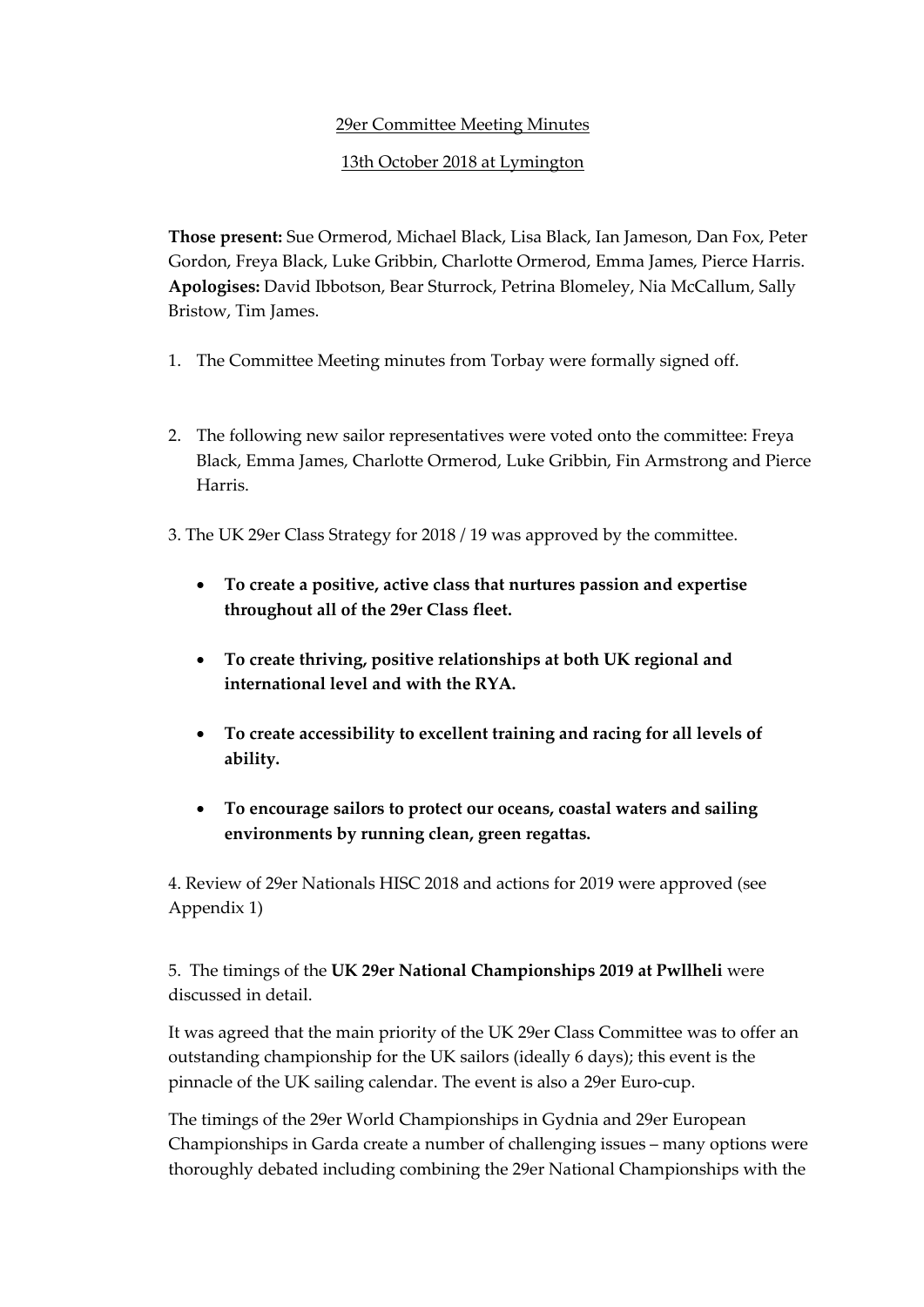Youth Nationals or Europeans; moving the UK 29er National Championship date to early July or October and other potential venues.

David Ibbotson confirmed local changeover dates and Sykes Cottages have 94 properties within a 20 mile radius with a Monday changeover date.

It was agreed that the UK 29er National Championship should be on the following dates:  $6<sup>th</sup>$ -11<sup>th</sup> August 2019 (2 days qualifying and 3 days final series) with measurement on 6<sup>th</sup> August.

Action: David Ibbotson and Sue Ormerod to complete a roles and responsibilities document to ensure that all key roles are filled by appropriate volunteers.

The event should be actively promoted to encourage sailors to enter (we should also encourage the Irish Team to enter) and to allow families to plan their accommodation and travel logistics.

### **6. 2018 /19 Grand Prix and major events update.**

The UK 29er Class Committee have a responsibility to select the best venues for GPs and championships for our membership.

Many complex factors need to be taken into consideration. These include a request from sailors for more sea venues; geographical spread (we target 200 miles per oneway journey and an analysis of travel distance by current membership was included in the discussion -it is recognised that travel for Northern sailors can be challenging); suitability of venue; depth of water and availability of ribs etc.

It was agreed to move the GP1 WPNSA to 7/8th September 2019 to allow more time for squad selection.

An extensive discussion took place regarding potential additional sea venues (including using some venues more than once) and potentially combining the NE Championships and Inland Championships into one event (this option has since been removed following the cancellation of the NE Championships due to low water in the Yorkshire Dales (caused by the moor fires) and advice from various PROs.)

The committee ran out of time and it was agreed to that the venue grid should be finalised at Grafham Inland Championships on  $17<sup>th</sup>$  November – a detailed venue grid has since also been distributed to all of the committee members to allow more objective discussions.

Sue Ormerod 3/11/2018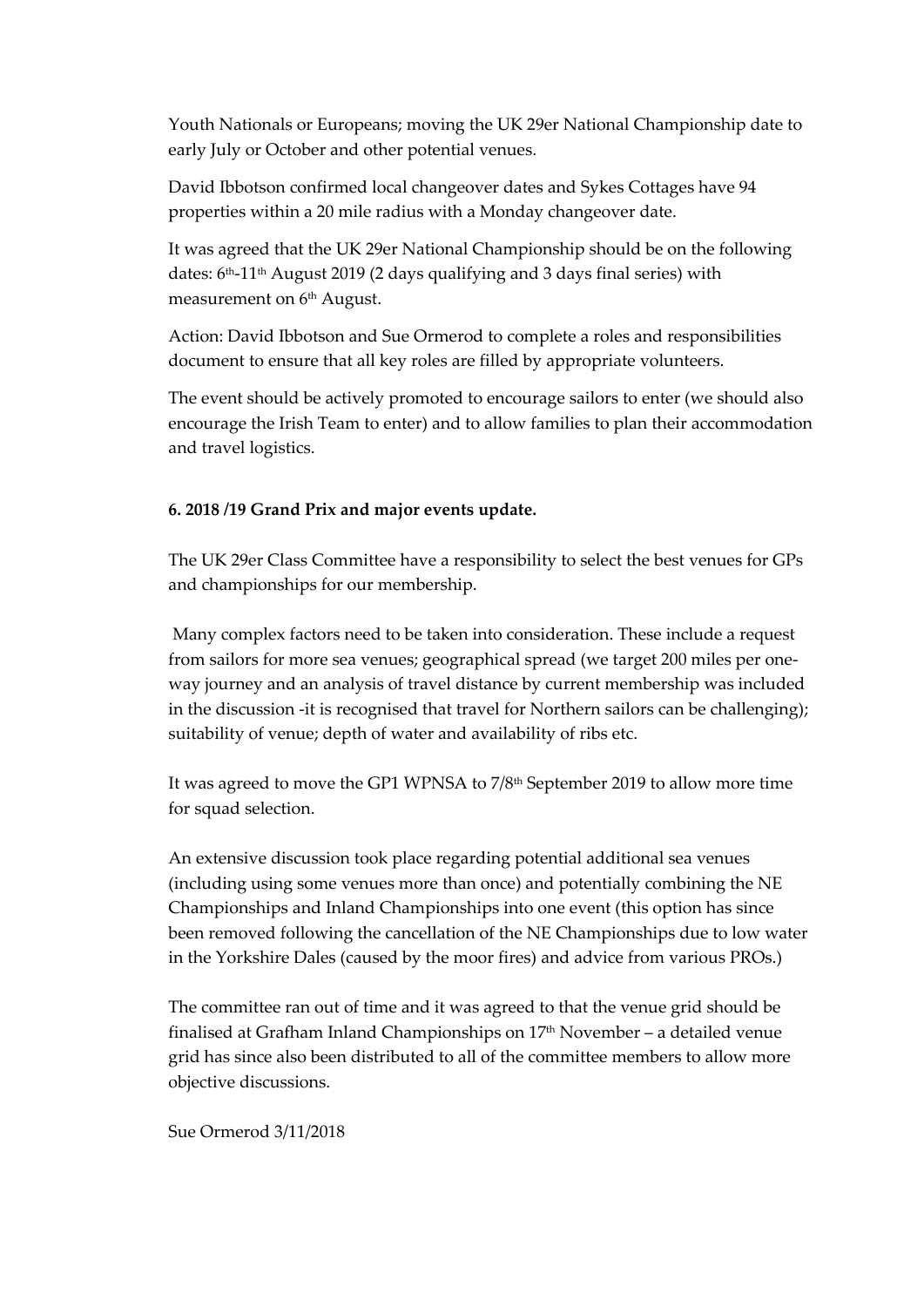# Appendix 1

## **Review of 29er Nationals HISC 2018**

1. **Race Management**: the quick, professional racing was well liked, Tim Hancock was an excellent PRO.

- The experienced sailors want more sailing in winds > 20 knots and felt that there should have been more races on the Monday. Inexperienced sailors need to be encouraged to use mast floats and to stay ashore if they are not experienced enough to sail in stronger winds.
- Safety cover was good although it was a little stretched on the windy days with the transitioning sailors.
- The National Championships in 2018 was reduced to a 5-day event to allow sailors to compete in Helsinki. Going forwards **all National Championships should be 6 days with 4 races per day whenever possible**. If the National Championships is reduced to 5 days the Committee and sailor representatives need to discuss whether 'points' or 'places' should be carried forward from the Qualifying Series.
- The NOR and SIs should be written by the Sailing Secretary and shown to the Juror prior to publication.
- The sailors have requested that the National Championships / Euro-cup becomes a fully coached event.
- Race Management liaison one 'go to person' only and include one or two sailor reps in order to enhance the learning experience of the sailors.
- The event worked well as a Euro-cup (the Swiss team had a great time!) and it has helped to move British sailors up the Euro-cup Series rankings.
- Coaches and Safety Fleet should also follow the 'no trash' in the sea culture.
- The Transitioning Coach support worked very well indeed.
- Crews' Race to be included in 2019 if the racing/weather permits.
- The RYA visited the event and were impressed with the quality of racing.

**Action**: pass feedback onto 2019 PRO (SEO, TJ.)

2. Very positive feedback from HISC, sailors and parents. A huge thank you to everybody involved. **Action**: none required.

3. **Social events** were run on **three of the evenings** and this model worked well:

- Monday karaoke.
- Tuesday GP Series Prize Giving, BBQ and inflatable football.